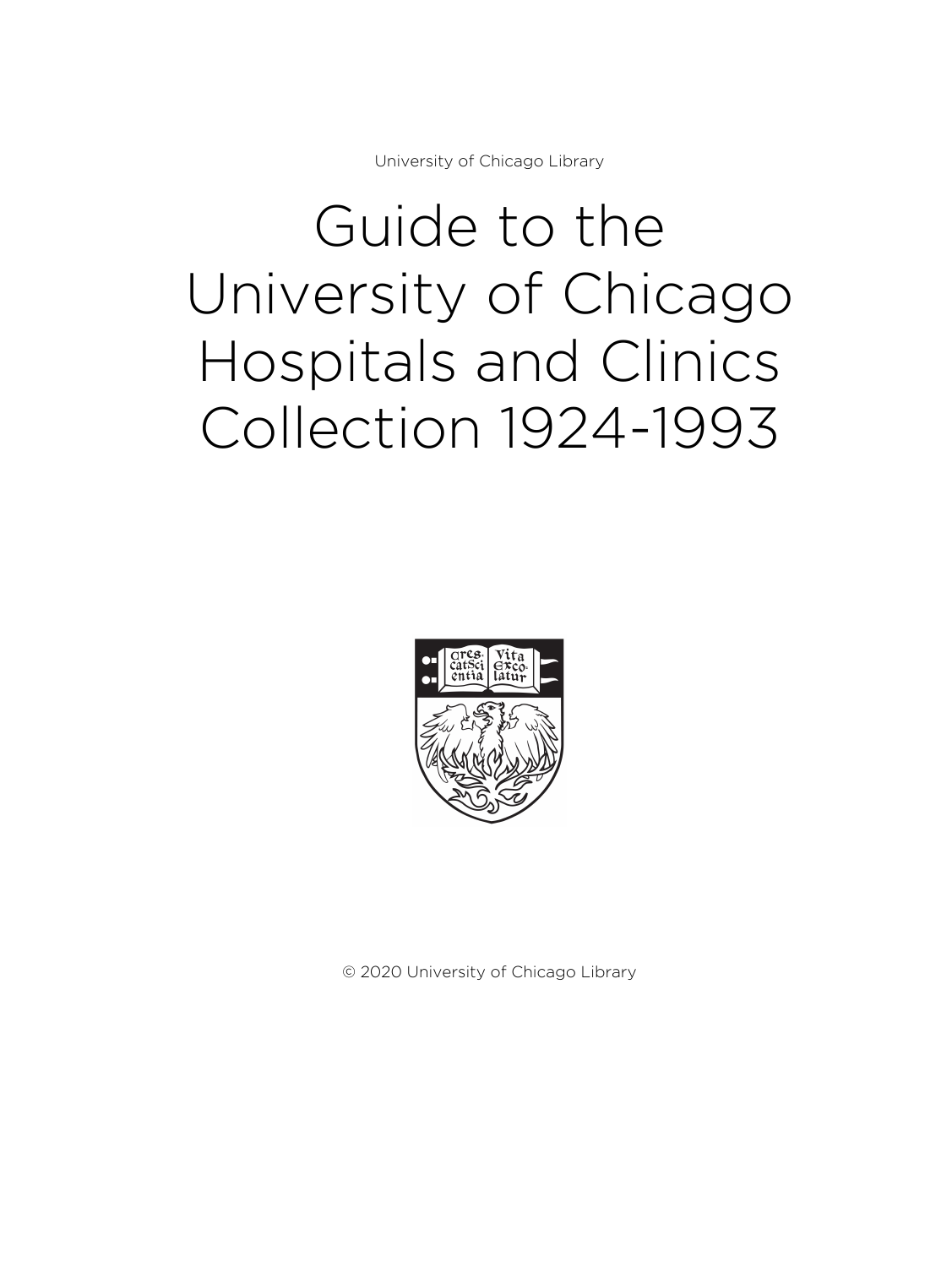## **Table of Contents**

| Descriptive Summary            | 3 |
|--------------------------------|---|
| Information on Use             | 3 |
| Access                         | 3 |
| Citation                       | 3 |
| <b>Historical Note</b>         | 3 |
| Scope Note                     | 4 |
| <b>Related Resources</b>       |   |
| Subject Headings               |   |
| <b>INVENTORY</b>               |   |
| Series I: Units and Operations |   |
| Series II: Publications        |   |
| Series III: Oversized          | 8 |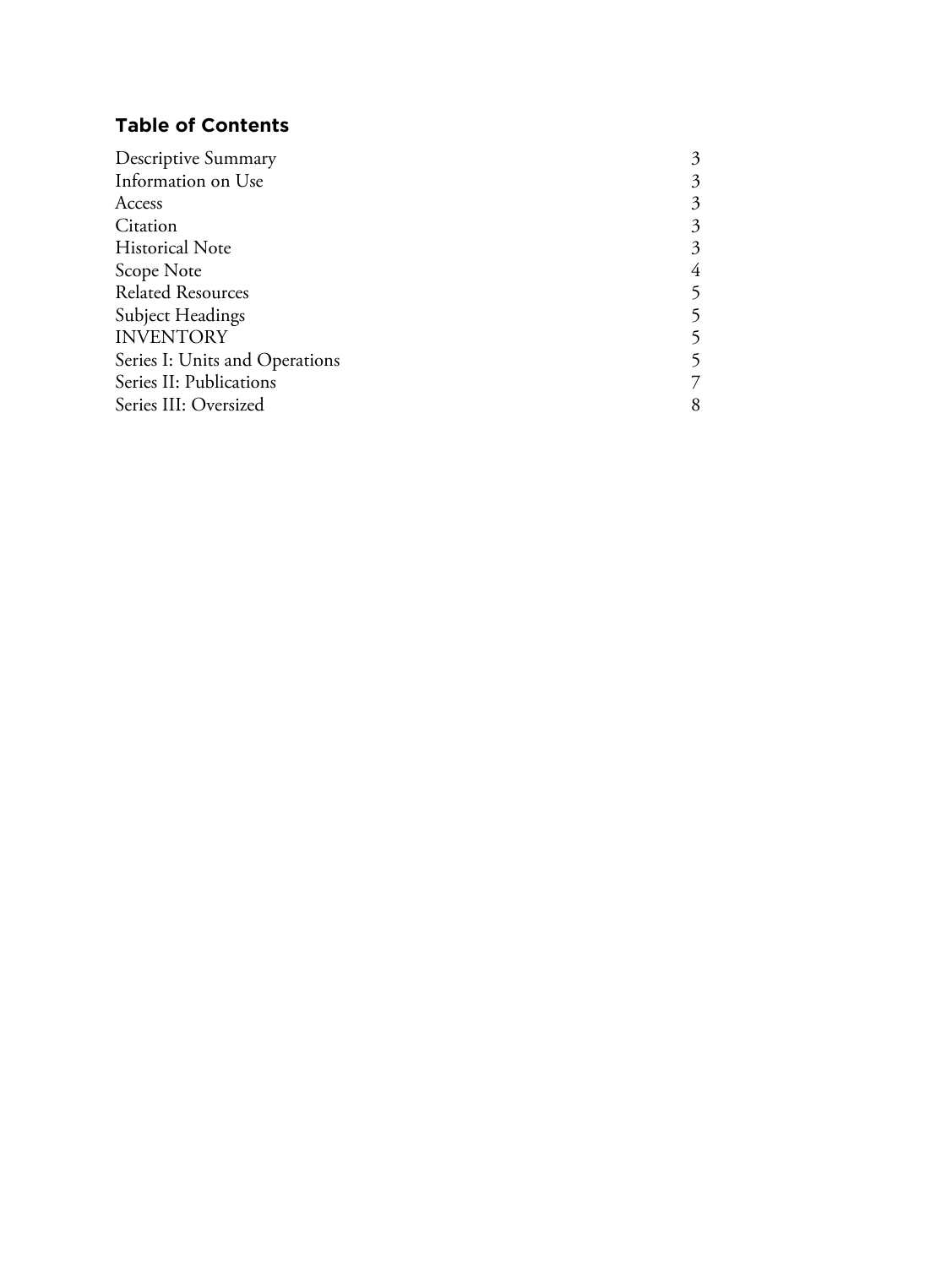## **Descriptive Summary**

| <b>Identifier</b> | ICU.SPCL.UCHOSPITALS                                                                                                                                                                                                                                                                                                                                                                                                                                                                                                                                                                                                                                                    |
|-------------------|-------------------------------------------------------------------------------------------------------------------------------------------------------------------------------------------------------------------------------------------------------------------------------------------------------------------------------------------------------------------------------------------------------------------------------------------------------------------------------------------------------------------------------------------------------------------------------------------------------------------------------------------------------------------------|
| <b>Title</b>      | University of Chicago. Hospitals and Clinics. Collection                                                                                                                                                                                                                                                                                                                                                                                                                                                                                                                                                                                                                |
| Date              | 1924-1993                                                                                                                                                                                                                                                                                                                                                                                                                                                                                                                                                                                                                                                               |
| <b>Size</b>       | 3 linear feet (5 boxes)                                                                                                                                                                                                                                                                                                                                                                                                                                                                                                                                                                                                                                                 |
| <b>Repository</b> | Special Collections Research Center<br>University of Chicago Library<br>1100 East 57th Street<br>Chicago, Illinois 60637 U.S.A.                                                                                                                                                                                                                                                                                                                                                                                                                                                                                                                                         |
| <b>Abstract</b>   | The University of Chicago Medical Center was initially comprised of the<br>Albert Merritt Billings Hospital and the Max Epstein Clinic in 1927, which<br>were primarily research facilities. Over the many years it would eventually be<br>comprised of 43 hospitals and clinics. The University of Chicago Hospitals<br>and Clinics Records contains publications by or about the University of<br>Chicago Medical Center, pamphlets and program brochures, informational<br>booklets, newspaper and magazine clippings, press releases, statements<br>and correspondence related to the many hospitals and clinics within the<br>University of Chicago Health Center. |

## **Information on Use**

#### **Access**

The collection is open for research.

#### **Citation**

When quoting material from this collection, the preferred citation is: University of Chicago. Hospitals and Clinics. Collection, [Box #, Folder #], Special Collections Research Center, University of Chicago Library

## **Historical Note**

The University of Chicago Hospitals were dedicated in 1927, following the construction of the Albert Merritt Billings Hospital and the Max Epstein Clinic. Over the years it came to include the Bobs Roberts Memorial Hospital for Children (1930), the Chicago Lying-in Hospital (1931), the Home for Destitute and Crippled Children (1931), the Walter G. Zoller Dental Clinic (1936), the Nathan Goldblatt Memorial Hospital (1950), the Argonne Cancer Research Hospital (1953), the Charles Gilman Smith Hospital (1953), the Chronic Disease Hospital (1961), the Goldblatt Outpatient Pavilion (1961), the Philip D. Armour Clinical Research Building (1963), the Silvain and Arma Wyler Children's Hospital (1967), the Bernard Mitchell Hospital (1983), and the Arthur Rubloff Intensive Care Tower (1983). The Hospitals were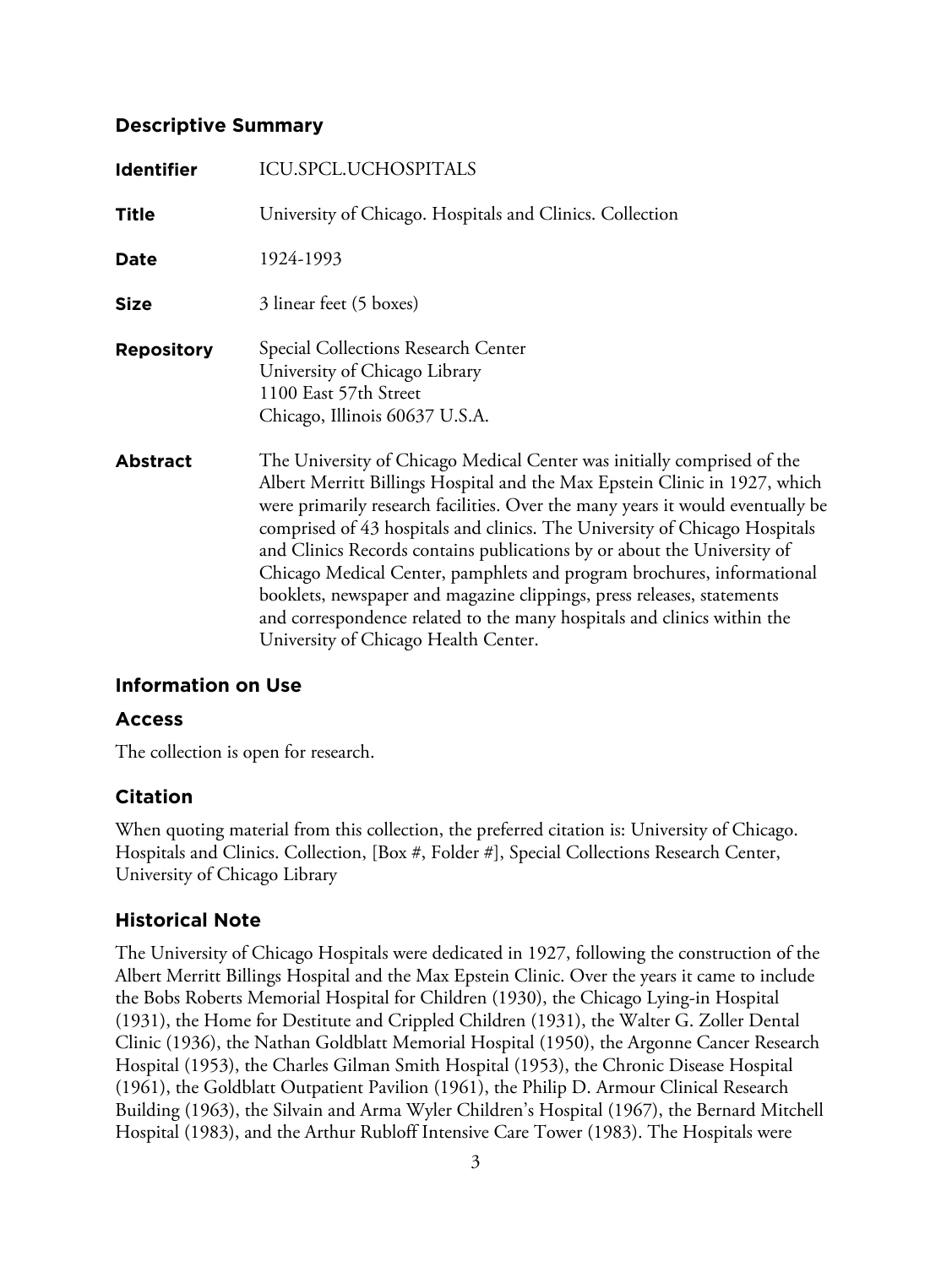renamed the University of Chicago Medical Center in 2006. As of 2019, The University of Chicago Medical Center is comprised of 43 hospitals and clinics.

The Albert Merritt Billings Hospital, the first medical school building at the University of Chicago, opened in 1927, and included the Nathan Goldblatt Memorial unit. Initially this hospital focus was care for adult patients and general surgical and medical care. As of 2019, this hospital remains open.

The Argonne Cancer Research Hospital opened in 1953 and was operated by the University for the United States Atomic Energy Commission. The hospital was focused on research into radio isotypes and controlled radiation treatments for cancer. In 1973, the hospital was renamed the Franklin McLean Memorial Research Institute.

The Bobs Roberts Memorial Hospital for Children opened in 1930 and provided care for newborns and children through 15 years of age. The Home for Destitute and Crippled Children opened in 1931 and primarily focused on caring for children with bone and joint diseases.

The Silvain and Arma Wyler Children's Hospital opened in 1967, replacing the Home for Destitute and Crippled Children and the Bobs Roberts Hospital as a center for pediatric care at the university. In 2005, the University renamed the hospital the Comer Children's Hospital.

The Walter G. Zoller Memorial Dental Clinic was established in 1936 in order to address the gaps in dental sciences and research. Its goals were to provide dental services to low income patients, advance dental education and research, and further the understanding of oral disease. The University closed the clinic in 2009.

The Windermere Health Center opened in 1986 and aimed to primarily provide outpatient care for older adults. The center is located a block from the Museum of Science and Industry, in the Windermere House apartment building. As of 2019, this clinic remains open.

#### **Scope Note**

This collection is organized into three series:

Series I: Operations and Units includes materials about practices and policies regarding, employees, volunteers and patients, and about the individual hospitals and clinics that form the University of Chicago Hospitals.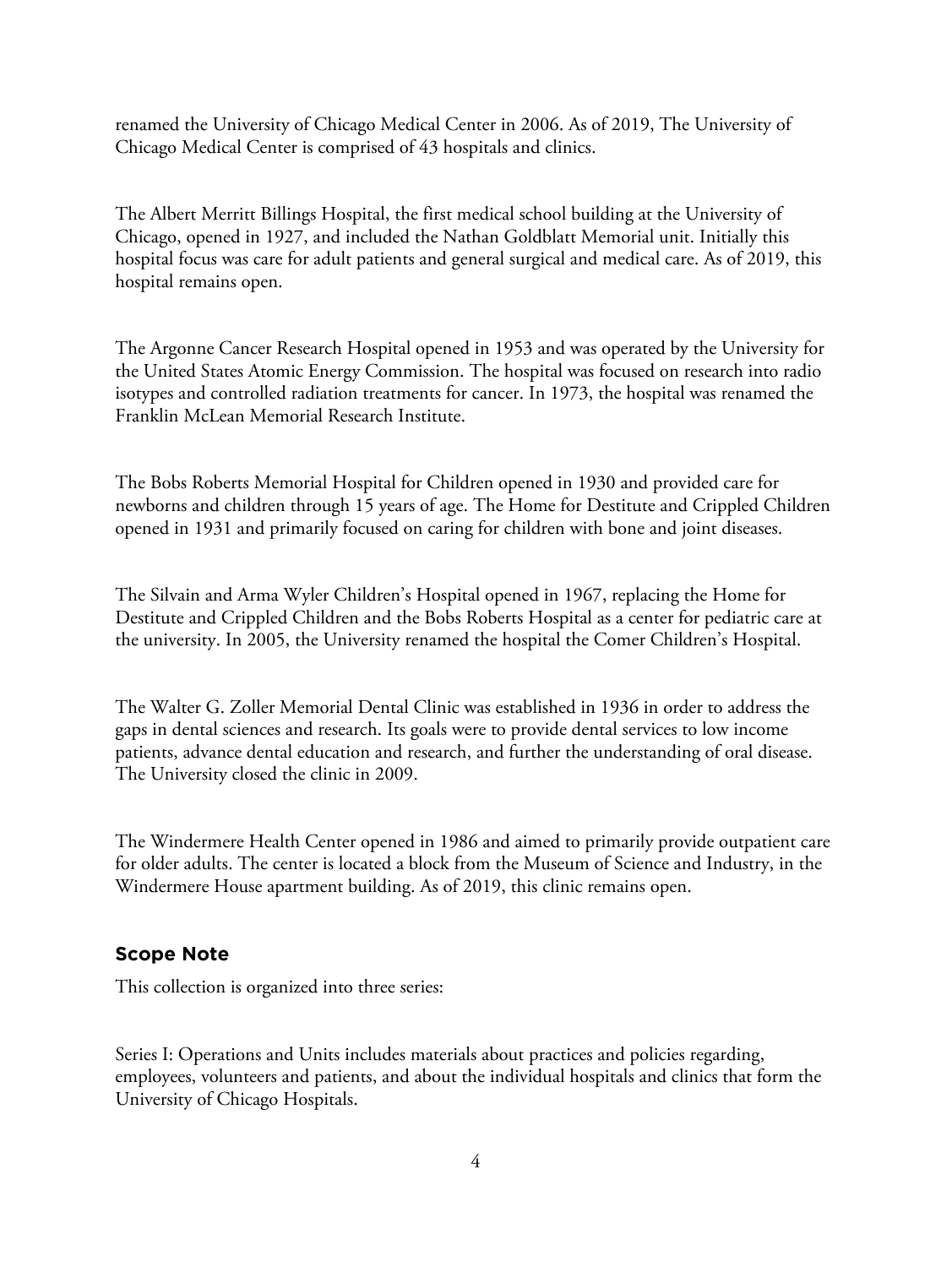Series II: Publications contains publications, press releases, and newsclippings about the Hospitals

Series III contains oversized material.

## **Related Resources**

The following related resources are located in the Department of Special Collections:

Browse finding aids by topic.

University of Chicago. Chicago Lying-In Hospital. Records

Wyler, Silvain and Arma. Collection

## **Subject Headings**

- University of Chicago -- History
- University of Chicago. Hospitals and Clinics
- •
- •
- Hospitals -- Illinois -- Chicago

## **INVENTORY**

#### **Series I: Units and Operations**

**Box 1 Folder 1** Employees and Policies, 1930-1990 **Box 1 Folder 2** Employees and Policies1953-1987 **Box 1 Folder 3** Volunteers, undated **Box 1 Folder 4** Note Book for Patients, 1943-1958 **Box 1 Folder 5** Patient Guides and Pamphlets, 1973 **Box 1 Folder 6**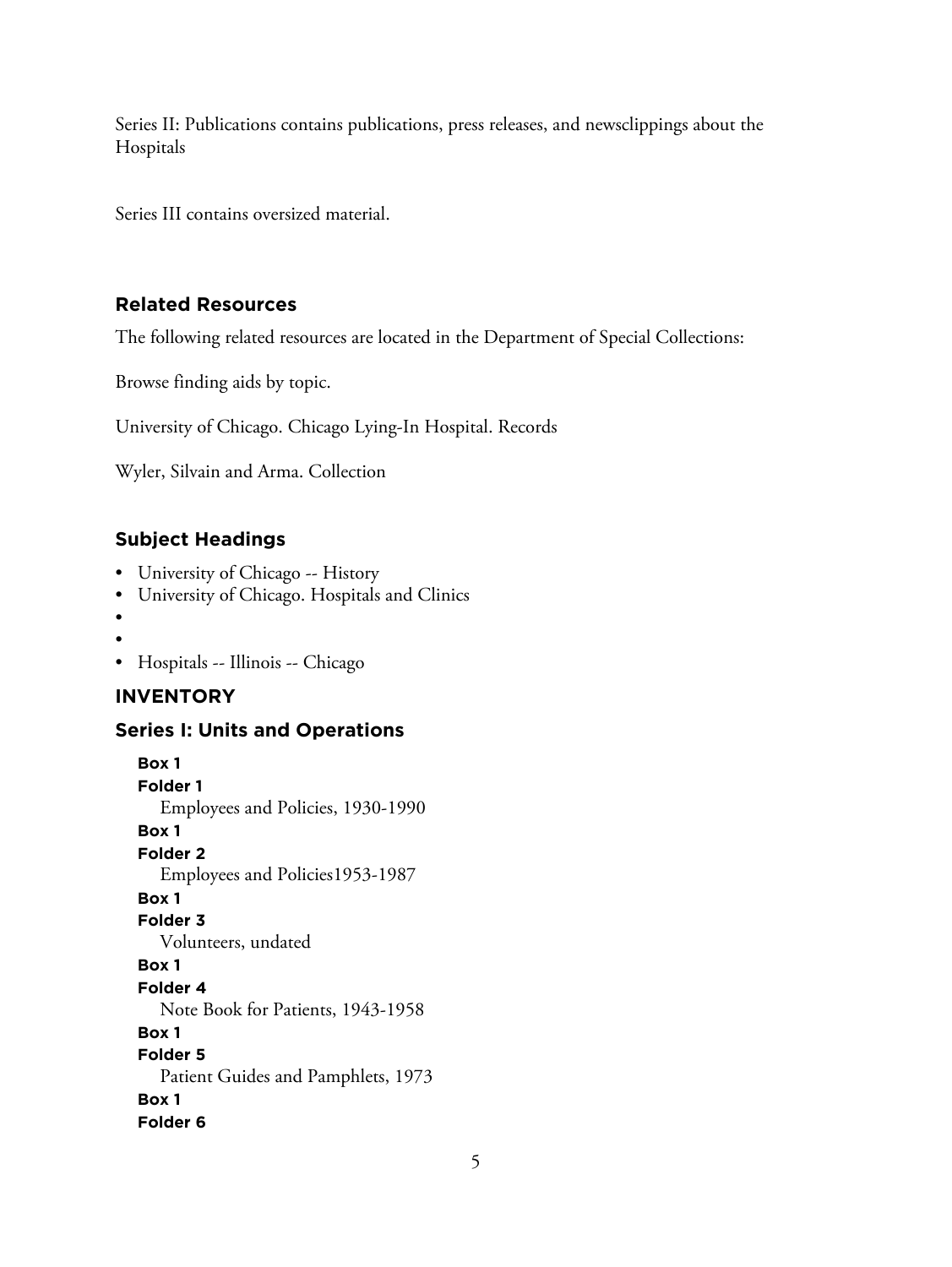Miscellaneous Pamphlets and Booklets, undated **Box 1 Folder 7** University Clinic and Hospital, 1930-1967 **Box 1 Folder 8** University of Chicago Medical Center, undated **Box 2 Folder 1** Albert Merritt Billings Hospital, 1947-1949 **Box 2 Folder 2** Bobs Roberts Hospital, 1956-1969 **Box 2 Folder 3** Home for Destitute and Crippled Children, 1930-1964 **Box 2 Folder 4** Windermere Health Center, 1986 **Box 2 Folder 5** Wyler Children's Hospital, 1978-1990 **Box 2 Folder 6** Zoller Memorial Dental Clinic, 1936-1954 **Box 2 Folder 7** The Council on Medical and Biological Research, 1951-1953 **Box 2 Folder 8** Project AIMS, 1972-1973 **Box 2 Folder 9** Proposed Cardiovascular Clinic, undated **Box 2 Folder 10** Renewal Campaign, undated: **Box 3 Folder 1** Conference on Radioiodine, 1956 **Box 3 Folder 2** Atomic Energy Commission Meeting, 1961 **Box 3 Folder 3** Advisory Committee Meeting, 1965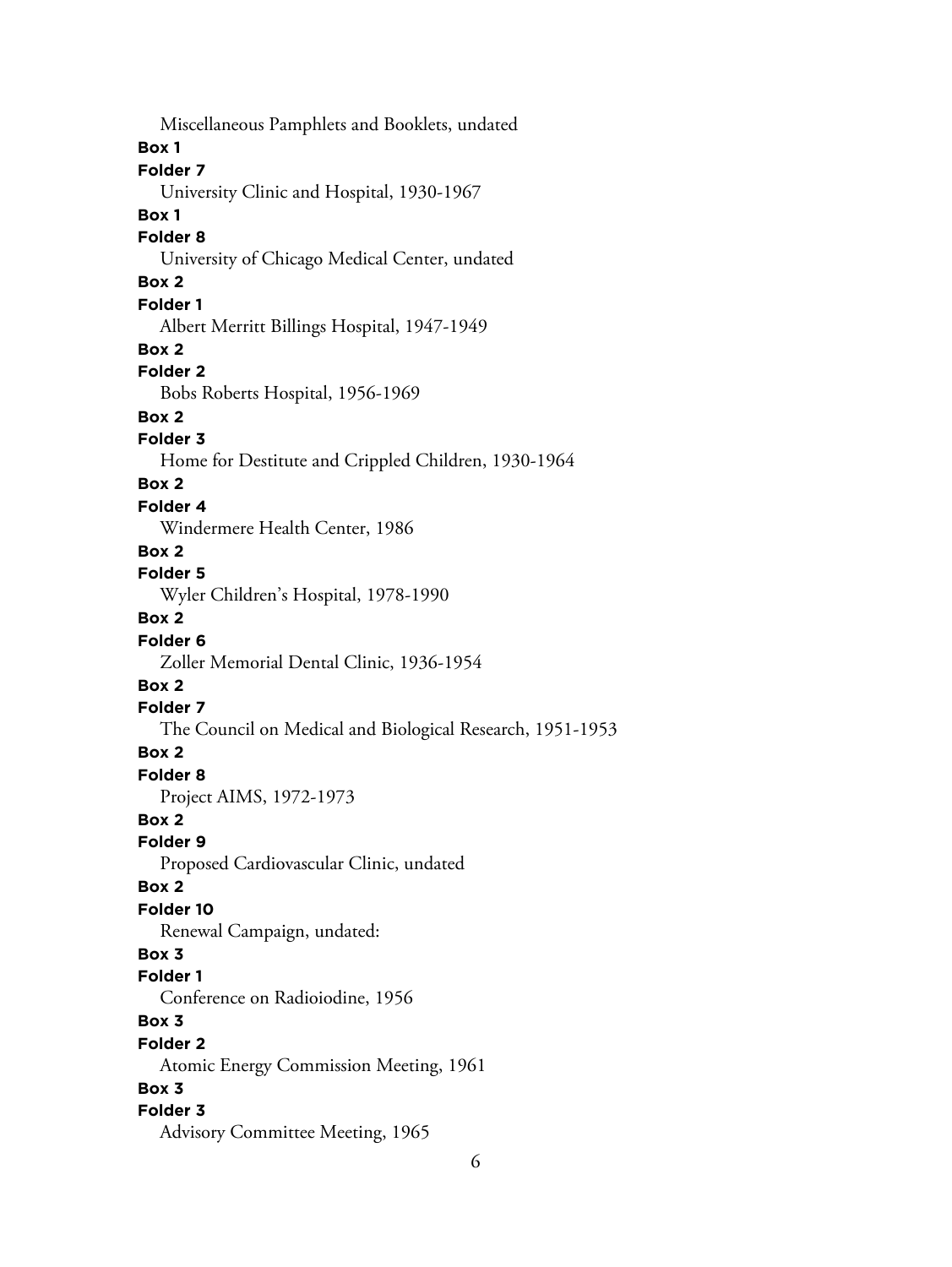**Box 3 Folder 4** Argonne Cancer Research Hospital, 1965 **Box 3 Folder 5** The Consequences of Ingestion of Fallout, 1966 **Box 3 Folder 6** Atomic Energy Commission Meeting, 1968 **Box 3 Folder 7** Press Release Drafts, 1960 **Series II: Publications Box 4 Folder 1** Newspaper and Magazine Clippings, 1924-1967 **Box 4 Folder 2** Press Releases and Statements, 1935-1986 **Box 4 Folder 3** Invitations and Flyers, 1948-1989 **Box 4 Folder 4** Race Relations, 1949 **Box 4 Folder 5** 50th Anniversary Celebration, 1977 **Box 4 Folder 6** Program Brochures and Booklets, undated **Box 4 Folder 7** Consulting Services, 1982-1984 **Box 5 Folder 1** Book Publications, 1932-1948 **Box 5 Folder 2** Magazine Publications, 1951-1993 **Box 5 Folder 3** Journal Publications, 1975-1980 **Box 5 Folder 4**